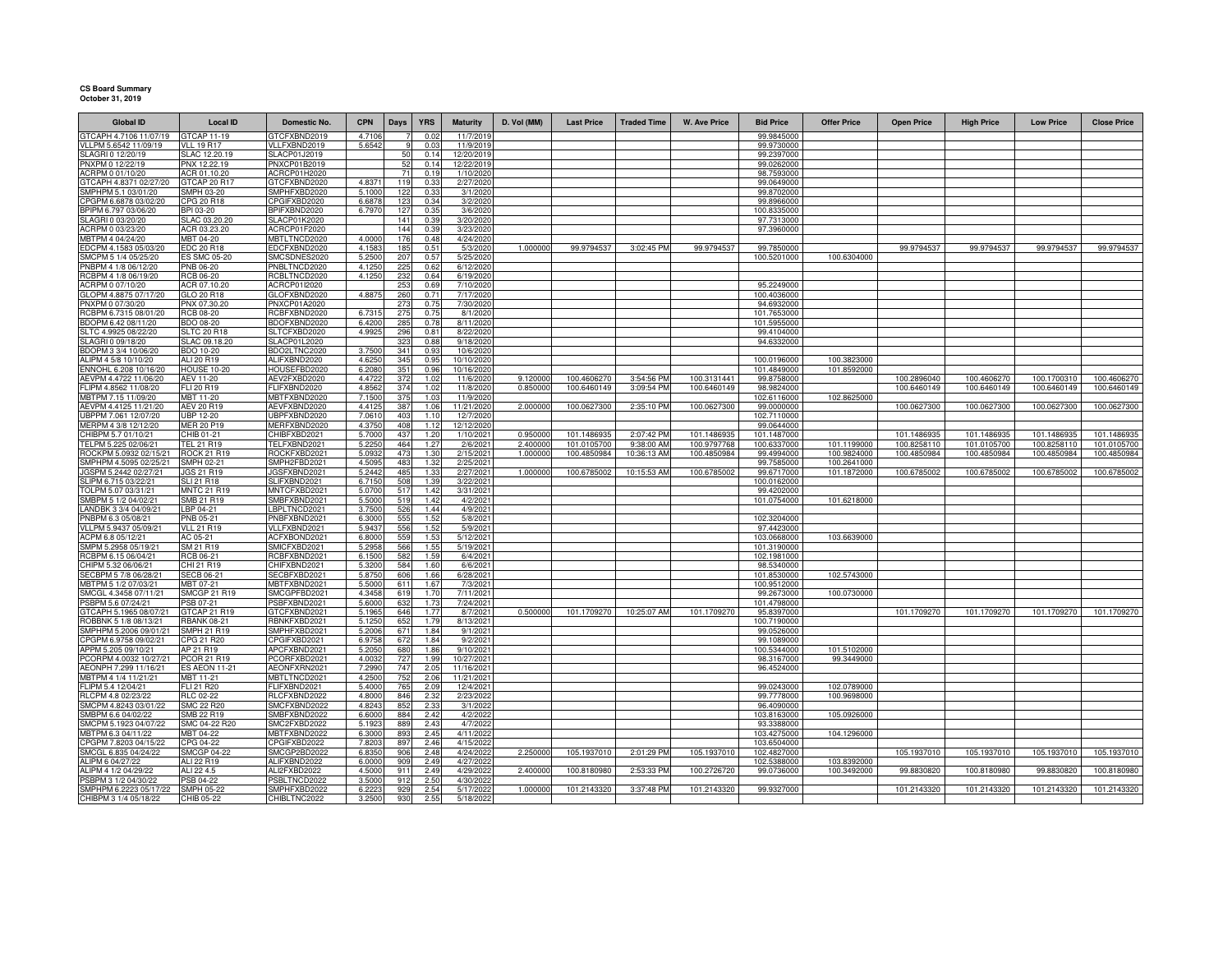| <b>Global ID</b>                                               | Local ID                         | Domestic No.                 | <b>CPN</b>      | <b>Days</b>  | <b>YRS</b>       | <b>Maturity</b>        | D. Vol (MM) | <b>Last Price</b> | <b>Traded Time</b> | <b>W. Ave Price</b> | <b>Bid Price</b>          | <b>Offer Price</b> | <b>Open Price</b> | <b>High Price</b> | <b>Low Price</b> | <b>Close Price</b> |
|----------------------------------------------------------------|----------------------------------|------------------------------|-----------------|--------------|------------------|------------------------|-------------|-------------------|--------------------|---------------------|---------------------------|--------------------|-------------------|-------------------|------------------|--------------------|
| SLTC 5.5796 05/22/22                                           | <b>SLTC 22 R20</b>               | SLTCFXBD2022                 | 5.579           | 934          | 2.56             | 5/22/202               |             |                   |                    |                     | 101.6184000               | 102.9515000        |                   |                   |                  |                    |
| UBPPM 6 06/03/22                                               | UBP 06-22                        | UBPFXBND2022                 | 6.0000          | 946          | 2.59             | 6/3/2022               |             |                   |                    |                     | 102.8943000               |                    |                   |                   |                  |                    |
| PNBPM 3 1/4 06/06/22                                           | PNB 06-22                        | PNBLTNCD2022                 | 3.2500          | 949          | 2.60             | 6/6/2022               |             |                   |                    |                     |                           |                    |                   |                   |                  |                    |
| ENNOHL 6.131 07/16/22                                          | HOUSE 22 R20                     | HOUSEFBD2022                 | 6.131           | 989          | 2.71             | 7/16/2022              |             |                   |                    |                     | 97.8768000                |                    |                   |                   |                  |                    |
| SMPM 6.9442 07/16/22                                           | SM 22 R19                        | SMICFXBD2022                 | 6.944           | 989          | 2.71             | 7/16/2022              |             |                   |                    |                     | 105.5932000               |                    |                   |                   |                  |                    |
| AEVPM 5.0056 08/06/22                                          | <b>AEV 22 R20</b>                | AEVFXBND2022                 | 5.005           | 101          | 2.77             | 8/6/2022               | 7.50000     | 100.7788950       | 3:11:09 PM         | 100.7788950         | 100.2701000               |                    | 100.7788950       | 100.7788950       | 100.7788950      | 100.7788950        |
| FLIPM 5.3567 08/20/22<br>EWPM 4 09/21/22                       | FLI 22 R20<br>EW 09-22           | FLIFXBND2022<br>EWBLTNCD2022 | 5.356<br>4.000  | 1024<br>1056 | 2.80<br>2.89     | 8/20/202<br>9/21/2022  |             |                   |                    |                     | 101.4466000               | 102.6344000        |                   |                   |                  |                    |
| PNBPM 3 3/4 10/27/22                                           | PNB 10-22                        | PNB2LTNC2022                 | 3.750           | 109          | 2.99             | 10/27/2022             |             |                   |                    |                     |                           |                    |                   |                   |                  |                    |
| CHIBPM 3.65 12/02/22                                           | CHIB 12-22                       | CHIB2LTN2022                 | 3.650           | 1128         | 3.09             | 12/2/2022              |             |                   |                    |                     |                           |                    |                   |                   |                  |                    |
| ROBBNK 4 1/8 12/16/22                                          | <b>RBANK 12-22</b>               | RBANKLTN2022                 | 4.1250          | 1142         | 3.13             | 12/16/2022             |             |                   |                    |                     |                           |                    |                   |                   |                  |                    |
| SMCGL 5 3/8 12/22/22                                           | SMCGP 22 R20                     | SMCGPFBD2022                 | 5.375           | 1148         | 3.14             | 12/22/202              |             |                   |                    |                     | 100.7896000               |                    |                   |                   |                  |                    |
| FLIPM 5.0496 01/07/23                                          | CPI 01-23 R20                    | CPIFXBND2023                 | 5.049           | 1164         | 3.19             | 1/7/2023               |             |                   |                    |                     | 98.4073000                |                    |                   |                   |                  |                    |
| RCBPM 3 3/4 02/11/23                                           | RCB 02-23                        | RCBLTNCD2023                 | 3.750           | 1199         | 3.28             | 2/11/2023              |             |                   |                    |                     |                           |                    |                   |                   |                  |                    |
| BDOPM 3 5/8 02/18/23                                           | BDO 02-23                        | BDOLTNCD2023                 | 3.625           | 1206         | 3.30             | 2/18/202               |             |                   |                    |                     |                           |                    |                   |                   |                  |                    |
| 3TCAPH 5.0937 02/27/23                                         | <b>TCAP 23 R20</b>               | <b>STCFXBND2023</b>          | 5.093           | 121          | 3.33             | 2/27/202               |             |                   |                    |                     | 90.9269000                |                    |                   |                   |                  |                    |
| SMPHPM 5.663 03/01/23                                          | <b>MPH 23 R21</b>                | SMPHFXBD2023                 | 5.663           | 1217         | 3.33             | 3/1/2023               | 2.310000    | 101.6939290       | 2:39:36 PM         | 101.6939290         | 102.0001000               |                    | 101.6939290       | 101.6939290       | 101.6939290      | 101.6939290        |
| SMCPM 6 1/4 03/19/23                                           | SMC 23 R21                       | SMCFXBND2023                 | 6.250           | 1235         | 3.38             | 3/19/2023              |             |                   |                    |                     | 103.8575000<br>99.9994000 | 105.7707000        |                   |                   |                  |                    |
| MBTPM 4 1/2 04/24/23<br>PNBPM 3 7/8 04/26/23                   | MBT 04-23<br>PNB 04-23           | MBTFXBND2023<br>PNBLTNCD2023 | 4.5000<br>3.875 | 1271<br>127  | 3.48<br>3.49     | 4/24/2023<br>4/26/202  |             |                   |                    |                     |                           |                    |                   |                   |                  |                    |
| EDCPM 4.7312 05/03/23                                          | EDC 23 R19                       | EDCFXBND2023                 | 4.731           | 128          | 3.50             | 5/3/202                |             |                   |                    |                     | 99.1471000                | 101.0626000        |                   |                   |                  |                    |
| SECBPM 3 7/8 05/08/23                                          | <b>SECB 05-23</b>                | SECBLTNC2023                 | 3.875           | 1285         | 3.52             | 5/8/202                |             |                   |                    |                     |                           |                    |                   |                   |                  |                    |
| BPIPM 3 3/4 05/24/23                                           | BPI 05-23                        | BPILTNCD2023                 | 3.750           | 130          | 3.56             | 5/24/202               |             |                   |                    |                     |                           |                    |                   |                   |                  |                    |
| ACPM 3.92 07/07/23                                             | AC 23 R22                        | ACFXBOND2023                 | 3.920           | 1345         | 3.68             | 7/7/202                |             |                   |                    |                     | 93.9751000                |                    |                   |                   |                  |                    |
| SMCGL 4.7575 07/11/23                                          | <b>SMCGP 23 R21</b>              | SMCGPFBD2023                 | 4.757           | 1349         | 3.69             | 7/11/2023              |             |                   |                    |                     | 88.2603000                |                    |                   |                   |                  |                    |
| GLOPM 5.2792 07/17/23                                          | GLO 23 R20                       | GLOFXBND2023                 | 5.2792          | 1355         | 3.71             | 7/17/202               | 2.10000     |                   |                    |                     | 100.9372000               |                    |                   |                   |                  |                    |
| SMCGL 6 3/4 08/17/23                                           | SMCGP 08-23 R21                  | SMCGP2BD2023                 | 6.750           | 1386         | 3.80             | 8/17/202               | 1.000000    | 104.0709700       | 11:39:13 AM        | 104.0709700         | 97.3044000                |                    | 104.0709700       | 104.0709700       | 104.0709700      | 104.0709700        |
| JBPPM 4 3/8 08/21/23                                           | UBP 08-23                        | UBPLTNCD2023                 | 4.375           | 1390         | 3.81             | 8/21/202               |             |                   |                    |                     |                           |                    |                   |                   |                  |                    |
| MBTPM 3 1/2 09/19/23                                           | MBT 09-23                        | MBTLTNCD2023                 | 3.500           | 1419         | 3.89             | 9/19/202               |             |                   |                    |                     |                           |                    |                   |                   |                  |                    |
| ALIPM 7.0239 10/05/23                                          | ALI 23 R21                       | ALI2FXBD2023                 | 7.023           | 1435         | 3.93             | 10/5/202               |             |                   |                    |                     | 103.5497000               |                    |                   |                   |                  |                    |
| ALIPM 3.8915 10/07/23<br>PCORPM 4.5219 10/27/2                 | ALI 23 R22<br>PCOR 23 R21        | ALIFXBND2023<br>PCORFXBD202  | 3.891<br>4.521  | 1437<br>1457 | 3.93<br>3.99     | 10/7/2023<br>10/27/202 | 6.060000    | 98.6412640        | 3:01:36 PM         | 98.6412640          | 95.0641000<br>89.8321000  |                    | 98.6412640        | 98.6412640        | 98.6412640       | 98.6412640         |
| SECBPM 4 1/2 11/02/23                                          | <b>SECB 11-23</b>                | SECB2LTN2023                 | 4.5000          | 1463         | 4.01             | 11/2/2023              |             |                   |                    |                     |                           |                    |                   |                   |                  |                    |
| BDOPM 4 3/8 11/07/23                                           | BDO 11-23                        | BDO2LTNC2023                 | 4.375           | 1468         | 4.02             | 11/7/202               |             |                   |                    |                     |                           |                    |                   |                   |                  |                    |
| FLIPM 5.4333 11/08/23                                          | FLI 23 R20                       | FLIFXBND2023                 | 5.433           | 1469         | 4.02             | 11/8/2023              |             |                   |                    |                     | 99.7610000                |                    |                   |                   |                  |                    |
| AEONPH 7.695 11/16/23                                          | <b>S AEON 11-23</b>              | AEONFXRN2023                 | 7.695           | 147          | 4.04             | 11/16/202              |             |                   |                    |                     | 94.0615000                |                    |                   |                   |                  |                    |
| AEVPM 4.6188 11/21/23                                          | AEV 23 R20                       | AEVFXBND2023                 | 4.618           | 1482         | 4.06             | 11/21/202              |             |                   |                    |                     | 94.2053000                |                    |                   |                   |                  |                    |
| EWPM 4 5/8 12/07/23                                            | EW 12-23                         | EWBLTNCD2023                 | 4.625           | 149          | 4.10             | 12/7/202               |             |                   |                    |                     |                           |                    |                   |                   |                  |                    |
| SMPM 5.159 12/09/23                                            | SM 23 R21                        | SMICFXBD2023                 | 5.159           | 1500         | 4.11             | 12/9/2023              |             |                   |                    |                     | 101.1309000               |                    |                   |                   |                  |                    |
| VLLPM 8 12/21/23                                               | <b>VLL 23 R21</b>                | VLLFXBND2023                 | 8.000           | 1512         | 4.14             | 12/21/202              |             |                   |                    |                     | 103.5559000               | 109.1669000        |                   |                   |                  |                    |
| CHIBPM 4.55 01/12/24                                           | CHIB 01-24<br><b>RBANK 01-24</b> | CHIBLTNC2024                 | 4.5500<br>4.875 | 1534         | 4.20<br>4.21     | 1/12/2024              | 0.050000    | 100.1887450       | 2:18:05 PM         | 100.1887450         |                           |                    | 100.1887450       | 100.1887450       | 100.1887450      | 100.1887450        |
| ROBBNK 4 7/8 01/16/24<br>FDCPM 6.1458 01/24/24                 | FDC 24 R21                       | RBANKLTN2024<br>FDCFXBND2024 | 6.145           | 1538<br>1546 | 4.23             | 1/16/2024<br>1/24/2024 |             |                   |                    |                     | 98.7001000                |                    |                   |                   |                  |                    |
| APPM 7.5095 01/25/24                                           | AP 24 R22                        | APCFXBND2024                 | 7.509           | 1547         | 4.24             | 1/25/2024              |             |                   |                    |                     | 106.7506000               |                    |                   |                   |                  |                    |
| ALIPM 5 01/30/24                                               | ALI 24 R20                       | ALIFXBND2024                 | 5.000           | 1552         | 4.25             | 1/30/2024              |             |                   |                    |                     | 99.9923000                | 102.2905000        |                   |                   |                  |                    |
| TELPM 5.2813 02/06/24                                          | <b>TEL 24 R21</b>                | TELFXBND2024                 | 5.281           | 1559         | 4.27             | 2/6/2024               |             |                   |                    |                     | 93.7289000                |                    |                   |                   |                  |                    |
| PSBPM 5 02/09/24                                               | PSB 02-24                        | PSBLTNCD2024                 | 5.000           | 1562         | 4.28             | 2/9/2024               |             |                   |                    |                     |                           |                    |                   |                   |                  |                    |
| JGSPM 5.3 02/27/24                                             | <b>JGS 24 R20</b>                | JGSFXBND2024                 | 5.300           | 1580         | 4.3 <sup>′</sup> | 2/27/2024              |             |                   |                    |                     | 93.7525000                |                    |                   |                   |                  |                    |
| SMCPM 5.284 03/01/24                                           | <b>SMC 24 R22</b>                | SMCFXBND2024                 | 5.2840          | 1583         | 4.33             | 3/1/2024               | 5.000000    | 99.9368440        | 11:41:37 AM        | 99.9368440          | 93.6415000                |                    | 99.9368440        | 99.9368440        | 99.9368440       | 99.9368440         |
| STIEPM 5.8085 03/23/24                                         | STIESG 24 R22                    | STIGFXBD2024                 | 5.808           | 160          | 4.39             | 3/23/2024              |             |                   |                    |                     | 98.6931000                |                    |                   |                   |                  |                    |
| MFGPM 5.3535 03/28/24                                          | <b>MFG 24 R22</b>                | MEGFXBND2024                 | 5.353           | 161          | 4.41             | 3/28/2024              |             |                   |                    |                     | 94.7523000                | 102.1644000        |                   |                   |                  |                    |
| RCBPM 5 1/2 03/28/24<br>TOLPM 5 1/2 03/31/24                   | RCB 03-24<br><b>MNTC 24 R2</b>   | RCBLTNCD2024<br>MNTCFXBD2024 | 5.500<br>5.500  | 161<br>161   | 4.41<br>442      | 3/28/2024<br>3/31/2024 |             |                   |                    |                     | 93.8989000                |                    |                   |                   |                  |                    |
| SMBPM 6 04/02/24                                               | <b>SMB 24 R21</b>                | SMBFXBND2024                 | 6.000           | 161          | 4.42             | 4/2/2024               |             |                   |                    |                     | 90.9519000                |                    |                   |                   |                  |                    |
| MBTPM 5 3/8 04/04/24                                           | MBT 04-24                        | MBT2LTNC2024                 | 5.375           | 1617         | 4.43             | 4/4/2024               |             |                   |                    |                     |                           |                    |                   |                   |                  |                    |
| PBC 5 5/8 04/08/24                                             | <b>PBCOM 04-24</b>               | PBCOMLTN2024                 | 5.625           | 1621         | 4.44             | 4/8/2024               |             |                   |                    |                     |                           |                    |                   |                   |                  |                    |
| PCORPM 7.8183 04/19/24                                         | <b>PCOR 24 R22</b>               | PCORFXBD2024                 | 7.818           | 1632         | 4.47             | 4/19/2024              | 0.560000    | 107.8770840       | 11:38:28 AM        | 107.8770840         | 109.9395000               |                    | 107.8770840       | 107.8770840       | 107.8770840      | 107.8770840        |
| SMCGL 7.1783 04/24/24                                          | SMCGP 04-24 R22                  | SMCGP2BD2024                 | 7.178           | 1637         | 4.48             | 4/24/2024              |             |                   |                    |                     | 108.0550000               |                    |                   |                   |                  |                    |
| SMPHPM 5.1683 05/18/24                                         | SMPH 05-24 R22                   | SMPH2FBD2024                 | 5.168           | 1661         | 4.55             | 5/18/2024              | 0.300000    | 99.6714100        | 11:38:17 AM        | 99.6714100          | 97.7023000                |                    | 99.6714100        | 99.6714100        | 99.6714100       | 99.6714100         |
| SMPM 5.6125 05/19/24                                           | SM 24 R21                        | SMICFXBD2024                 | 5.612           | 1662         | 4.55             | 5/19/2024              |             |                   |                    |                     | 100.0465000               |                    |                   |                   |                  |                    |
| AEVPM 6.0157 06/18/24                                          | <b>AEV 24 R23</b>                | AEVFXBND2024                 | 6.015           | 1692         | 4.63             | 6/18/2024              |             |                   |                    |                     | 101.6800000               |                    |                   |                   |                  |                    |
| MBTPM 3 7/8 07/20/24                                           | MBT 07-24                        | MBTLTNCD2024                 | 3.875           | 172          | 4.72             | 7/20/2024              |             |                   |                    |                     | 95.4221000                |                    |                   |                   |                  |                    |
| FFPM 6.0952 07/21/24<br>GTCAPH 5 5/8 08/07/24                  | DD 24 R22<br>GTCAP 24 R21        | DDFXBOND2024<br>GTCFXBND2024 | 6.095<br>5.625  | 172<br>1742  | 4.72<br>4.77     | 7/21/2024<br>8/7/2024  |             |                   |                    |                     | 87.9428000                |                    |                   |                   |                  |                    |
| VLLPM 5.7512 08/08/24                                          | <b>VLL 24 R23</b>                | VLLFXBND2024                 | 5.751           | 1743         | 4.77             | 8/8/2024               |             |                   |                    |                     | 94.4936000                | 100.2117000        |                   |                   |                  |                    |
| PNBPM 5 3/4 08/27/24                                           | PNB 08-24                        | PNBLTNCD2024                 | 5.750           | 176          | 4.82             | 8/27/2024              |             |                   |                    |                     |                           |                    |                   |                   |                  |                    |
| SMPHPM 5.7417 09/01/24                                         | <b>SMPH 24 R2</b>                | SMPHFXBD2024                 | 5.741           | 176          | 4.84             | 9/1/2024               |             |                   |                    |                     | 98.922600                 |                    |                   |                   |                  |                    |
| ALIPM 4.758 09/30/24                                           | ALI 24 R22                       | ALI2FXBD2024                 | 4.758           | 179          | 4.92             | 9/30/2024              |             |                   |                    |                     | 98.9513000                |                    |                   |                   |                  |                    |
| SMCPM 5.55 10/04/24                                            | SMC 10-24 R22                    | SMC2FXBD2024                 | 5.550           | 180          | 4.93             | 10/4/2024              |             |                   |                    |                     | 98.0939000                |                    |                   |                   |                  |                    |
| BDOPM 5 3/8 10/12/24                                           | <b>BDO 10-24</b>                 | BDOLTNCD2024                 | 5.375           | 180          | 4.95             | 10/12/2024             |             |                   |                    |                     |                           |                    |                   |                   |                  |                    |
| FLIPM 5.6389 12/04/24                                          | FLI 24 R21                       | FLIFXBND2024                 | 5.638           | 1861         | 5.10             | 12/4/2024              |             |                   |                    |                     | 99.5111000                |                    |                   |                   |                  |                    |
| SMCGL 6 1/4 12/22/24                                           | <b>SMCGP 24 R22</b>              | SMCGPFBD2024                 | 6.250           | 1879         | 5.14             | 12/22/2024             |             |                   |                    |                     | 94.7111000                |                    |                   |                   |                  |                    |
| ACPM 4.82 02/10/25                                             | AC 25 R23                        | ACFXBOND2025                 | 4.820           | 1929         | 5.28             | 2/10/2025              |             |                   |                    |                     | 98.8047000                |                    |                   |                   |                  |                    |
| RLCPM 4.9344 02/23/25<br>SMPHPM 6.0804 03/01/25 SMPH 03-25 R23 | <b>RLC</b> 02-25                 | RLCFXBND2025                 | 4.934<br>6.0804 | 1942<br>1948 | 5.32<br>5.33     | 2/23/202<br>3/1/2025   | 1.000000    |                   |                    | 102.6386070         | 90.9692000<br>99.6775000  |                    |                   |                   |                  |                    |
|                                                                |                                  | SMPH2FBD2025                 |                 |              |                  |                        |             | 102.6386070       | 2:39:12 PM         |                     |                           |                    | 102.6386070       | 102.6386070       | 102.6386070      | 102.6386070        |